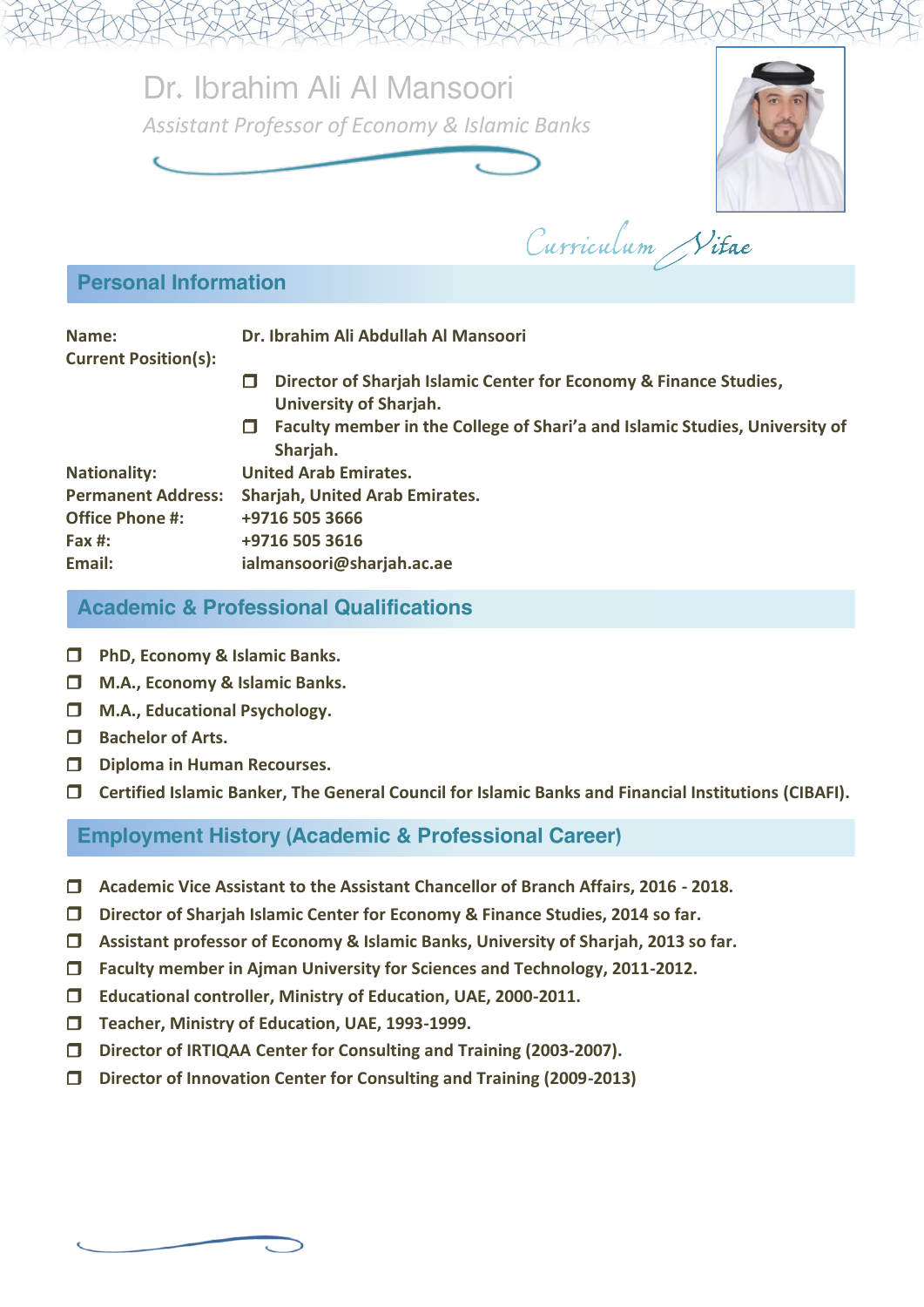# Memberships of the internal Sharia committees in Islamic financial institutions:

- **1. Member of the Sharia Board internal to the Dubai Islamic Bank, from 2020 so far.**
- **2. Chairman of the Internal Sharia Board of Noor Takaful Company, from 2019 so far.**
- **3. Member of the Internal Sharia Committee of the Noor Bank Group (Noor Bank, Noor Takaful), from 2019 to 2020.**
- **4. Chairman of the Internal Sharia Committee of Al Hilal Bank Group: (Al Hilal Bank, Al Hilal Bank of Kazakhstan, Al Hilal Takaful Company), 2017 so far.**
- **5. Member of the Internal Sharia Committee of the Arab Investment Bank (Islamic Services), from 2014 so far.**
- **6. Member of the Internal Sharia Committee and Managing Director of Sharjah Islamic Bank, from 2013 so far.**

#### Administrative tasks and memberships

- **1. Member of the Board of Trustees of Al Qasimia University, May 2019 so far.**
- **2. Jury Member, Abdul Hameed Shoman Prize for Arab Researchers, Amman, Jordan, 2019 so far.**
- **3. Member of the Board of Trustees of the Sharjah Prize for PhD theses in Administrative Sciences in the Arab World, 2016 so far.**
- **4. Chairman of the Executive Council of the Sharjah Islamic Center for Economics and Finance Studies at the University of Sharjah, 2019-2020.**
- **5. Chairman of the Organizing Committee and Rapporteur of the Scientific Committee of the 3rd Sharjah International Conference on Islamic Economy: Digital Islamic Finance, October 2020.**
- **6. Member of the Editorial Board of Al Wasl Journal for Islamic Economics, and Committee on Studies and Research related to Islamic Economics, affiliated with the Juma Al Majid Center for Culture and Heritage, 5/21/2017.**
- **7. Member of the Board of Trustees of Sharjah Award for doctoral theses in management science in the Arab world 2016 so far.**
- **8. Board Member of Sharjah Islamic Centre for the Study of Economics and Finance at the University of Sharjah in 2013 so far.**
- **9. Professional trainer certified by the Canadian International Center: (2007 - yet).**
- **10. Chairman of the Organizing Committee of the 2nd Sharjah International Conference on Islamic Economics: The Friendly Environment of Islamic Banking Finance Institutions, University of Sharjah 4-5 October 2017.**
- **11. Vice-Chairman of the Organizing Committee of the 1st Conference of the University of Sharjah: Tourism: Sustainable Development, 24-25 April 2018 AD at the University Branch in Khor Fakkan.**
- **12. Vice-Chairman of the Organizing Committee and Rapporteur of the Scientific Committee of the 15th International Conference of the College of Sharia and Islamic Studies at the University of Sharjah: Virtual Currencies, 16-17 April 2019.**
- **13. Chairman of the Organizing Committee and Rapporteur of the Scientific Committee of the Second Sharjah International Conference on Islamic Economics, The Environment Friendly to Islamic Financial Institutions, University of Sharjah, 2016.**

**Page 2 of 5**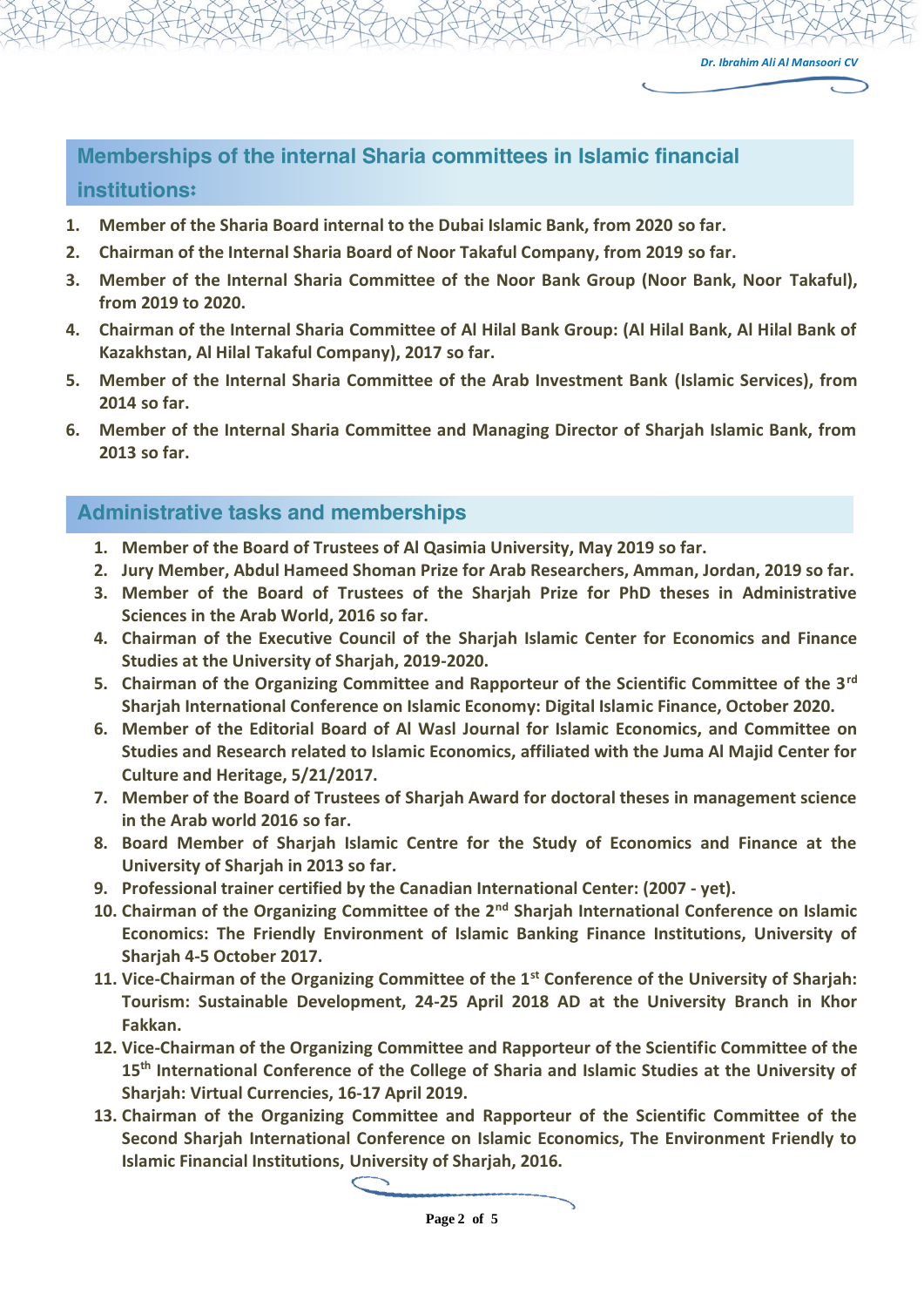- **14. Member of the Organizing Committee for the First Sharjah International Conference on Islamic Finance at the University of Sharjah 2014.**
- **15. Chairman of the Financial Committee of the first Sharjah International Conference on Islamic Finance at the University of Sharjah 2014.**
- **16. Chairman of the Organizing Committee of the Islamic Banking Fiqh Forum, University of Sharjah, 2016.**
- **17. Member of the Islamic Economics Committee and its tracks - College of Sharia - University of Sharjah 2013.**
- **18. Member of the Recruitment Committee of the Sharjah Islamic Center for Economics and Finance Studies 2013.**
- **19. Chairman of the Board of Directors of the Ibda'a Center for Training, Development and Consulting 2009 - 2012.**
- **20. Director of the Ishraq Center for Development and Training, 2005.**
- **21. Member of the Central Committee for the Gifted, Outstanding and Creative of the Sharjah Education Office 2004-2005 AD.**
- **22. Founder and Chairman of the Upgrading Center for Training 2003.**
- **23. Member of the Recruitment Interview Committee of the Ministry of Education 2003-2004.**
- **24. Member of the Local Committee for the Hamdan Bin Rashid Al Maktoum Award - Sharjah Office 2003-2004.**
- **25. Chairman of the Strategic Plan Committee in the Fujairah Education Zone 2002-2003.**

#### Accredited International Certifications

- **Certified trainer of Islamic banking program CIB, by the General Council for Islamic Banks and Financial Institutions CIBAFI, (2016).**
- **Certified Islamic banker CIB, International Center for Financial Training of the General Council for Islamic Banks and Financial Institutions CIBAFI in Bahrain (2012).**
- **Certified professional trainer (CTP) of the ICDL GCC Inc. (2012).**
- **Professional Trainer of the International Diploma in IT Skills of University of Cambridge, UK (2012).**
- **Leadership Program and entrepreneurship - Sharjah TATWEER (Development) Forum 2012.**
- **Certified professional trainer by the Canadian International Center (2007).**

#### M.A. Theses Supervision

- **1. Master Thesis entitled: Incorporation Shares, Profits and Related Provisions - A Comparative Study of the Law of the United Arab Emirates.**
- **2. Master Thesis entitled: Jurisprudence related to camels.**
- **3. Master Thesis entitled: Jurisprudence related to sports professionalism, an original and applied study.**
- **4. Master Thesis entitled: Purposes of Exemption in Criteria for Funding Formulas with Islamic Financial Institutions.**
- **5. Master Thesis entitled: Pictures of the contract between the driver and public land transport companies - a doctrinal study.**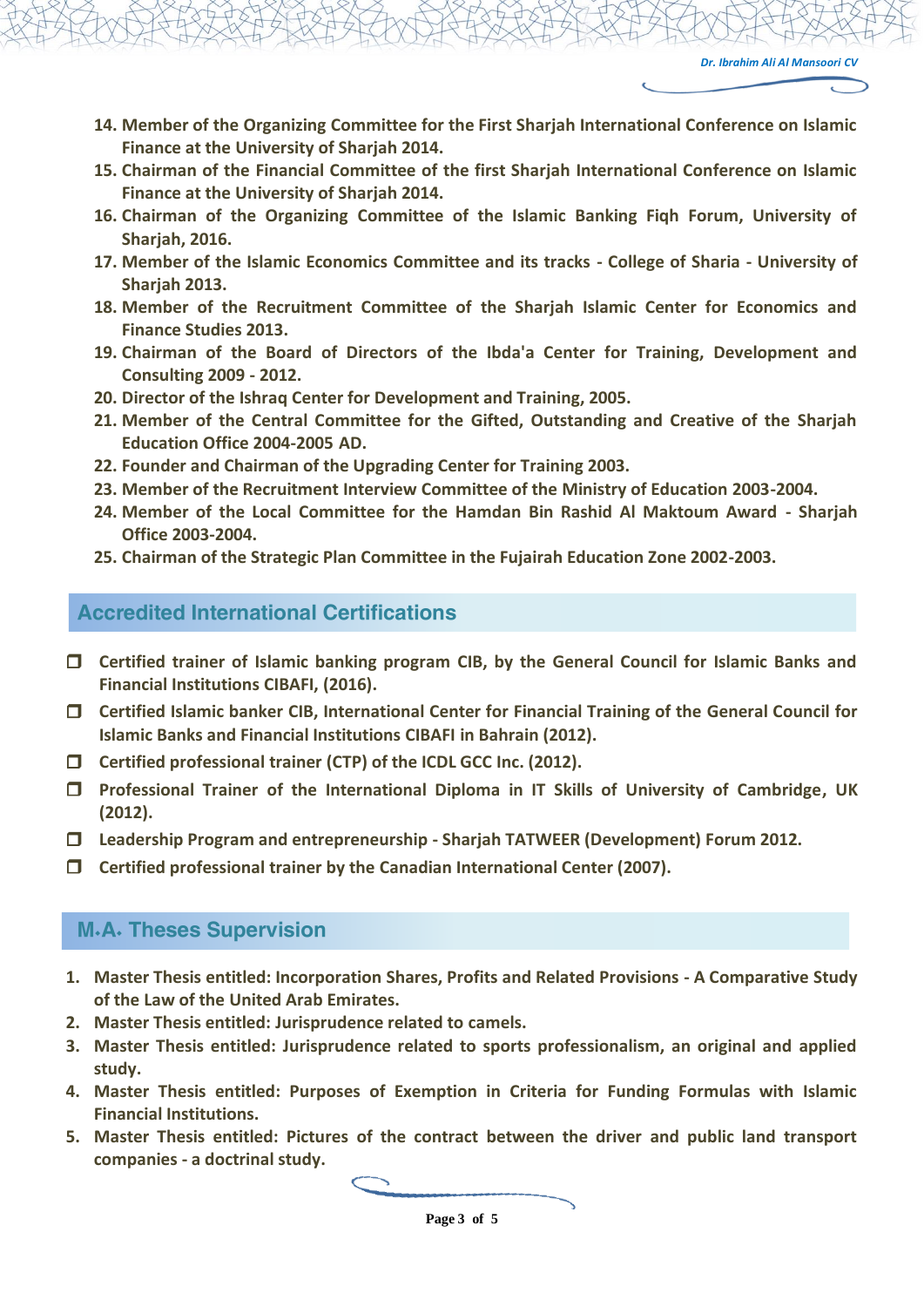**6. Master Thesis entitled: Protection of Private Real Estate Property in the Laws of the Republic of Mali - A Comparative Study in Islamic Jurisprudence.**

#### Scientific Researches

- **1. Applications of lease-to-own and described in disclosure in Islamic banks in the United Arab Emirates - Jurisprudence study.**
- **2. Credit Card Applications in Islamic Banks in the United Arab Emirates - Jurisprudence Study.**
- **3. Applications of bank accounts in Islamic banks in the UAE - Jurisprudence study.**
- **4. Foundation shares, profits and jurisprudence provisions.**
- **5. The position of Islamic jurisprudence and the law regarding incorporation shares and profits (a comparative study with the law of the United Arab Emirates).**
- **6. Planned Economy - Islamic Economic Estimation 2010.**
- **7. Credit cards and their impact on increasing the money supply in 2010.**
- **8. Mudaraba contract applications in the Central Bank of Sudan in 2009.**
- **9. Strategies for food security in the light of Surat Yusuf 2008.**
- **10. The theory of defect in the jurisprudence of Islamic financial transactions 2008.**
- **11. The negative effects of money investment companies in Jordan on investors, "a field study," 2009.**
- **12. The extent of the impact of Islamic banks on the contemporary financial crisis - an applied study on the banks of the United Arab Emirates 2008.**
- **13- The "abscess with collateral" rule. Question ¬: The Islamic Bank for Investment Deposits 2008.**
- **14. Standard Interconnection and Legal Adaptation 2008.**
- **15. National Bonds Corporation of the United Arab Emirates - Jurisprudence assessment 2008.**
- **16. Designing the project "Syndicate of Sharia Supervisors of Islamic Banks" 2011.**
- **17. Shares and Bonds - 2007 Fiqh Study.**
- **18. Abu Dhabi Islamic Bank Card Covered "Sharia Appraisal" - Field Study 2007.**
- **19- Evaluating psychological care for delinquent juveniles in the Emirates, Emirates Center for Strategic Studies and Research - Strategic Studies, No. 158, 2010.**

#### International Conferences

- **1. Chair of the organizing committee & Rapporteur of the Scientific committee "University of Sharjah Award for Islamic Economy Research", 1st Session 2019.**
- **2. Chair of the Organizing committee of the 3 rd International Conference on Islamic Banking Jurisprudence, "Codifying Islamic Transactions", 2018.**
- **1. Rapporteur of the Organizing & Scientific Committee of the 1 st International Conference of the University of Sharjah Branches, Tourism is a Sustainable Development, organized by the University of Sharjah, April 24-25, 2018, at the university branch in Khorfakkan.**
- 2. Chair of the organizing committee of the Sharjah 2<sup>nd</sup> International Conference on Islamic Banking, **University of Sharjah 4-5 October 2017.**
- **3. Key speaker in the Scientific Forum on Islamic Banking, University of Sharjah, April 2017.**
- **4. Key speaker in the 1 st of Islamic Banking Jurisprudence Forum, University of Sharjah, 2016, University of Sharjah, UAE, 4 to 5 January 2016.**

**Page 4 of 5**